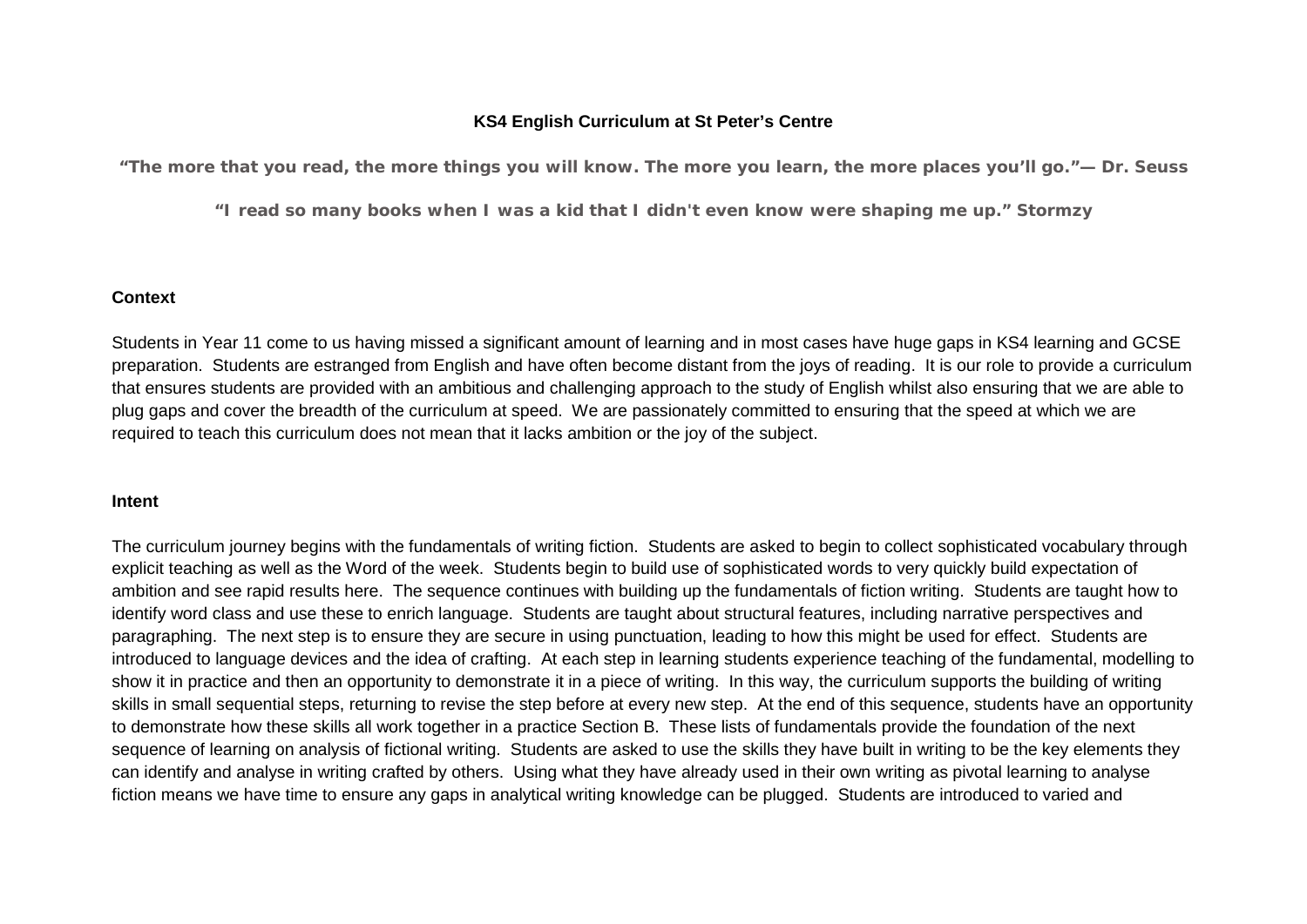ambitious texts to practice analytical writing. Focus is on ensuring that they do not just become "spotters" of language features but that they can confidently discuss the impact and effect of using these features and what emotion and feeling this might evoke for the reader. Students complete this unit by looking at structure and structural features, whilst remembering how this was used in their own fictional writing in part B. By inverting the writing and reading skills regularly, students return to revise key skills and become confident in both using and analysing these features. Students then repeat this cycle for non-fiction writing. Firstly collating the sophisticated language of non-fiction writing, learning different formats and purposes and looking at writing for different audiences. Students then look at the analysis of non-fiction and the learning is inverted to ensure skills already learnt inform analytical responses to non-fiction. This is an ambitious approach for students who are behind, have gaps, have SEND and for whom have low English self-esteem but the implementation of this approach ensures that we also explicitly teach the joy of the subject

## **Implementation**

The delivery of the curriculum addressed the fact that many students, through prolonged gaps in their education, haven been estranged from the subject of English, the joys of reading and the skills required to both engage with their own writing and to analyse and enjoy that of other writers. The aims of the curriculum are to re-engage and re-introduce students to English with an inspiring, ambitious and broad curriculum that both is knowledge and skills rich. The curriculum is thematic and the delivery of the curriculum loops back regularly to re-visit and rotate skills whilst at the same time exposing them to an enhanced level of text-types, genres and knowledge. The theme ensures the delivery is ambitious and coherent and this is evidenced in the progress in books.

Delivery of English requires a focus on mixed-year group, mixed-ability and mixed need teaching with early assessment of reading ability and in addition the differentiation for additional and medical needs. Students all come with different learning deficits which require differentiation. At KS4, the implementation also requires pace and challenge as many students have been absent for Year 10 and we teach the Language and Literature specification in 1 Year.

The implementation of this particular curriculum requires the structure of every lesson to ensure students can know and remember more and so teaching regularly schedules in high frequency, low stakes testing, scaffolding and modelling, repetition, mini-plenaries, starter and plenaries, and other strategies that ensure knowledge retention

Assessment of progress at key markers informs teaching and student revision. Pink and Green feedback of books and progress allows students to see clearly what must be done to improve.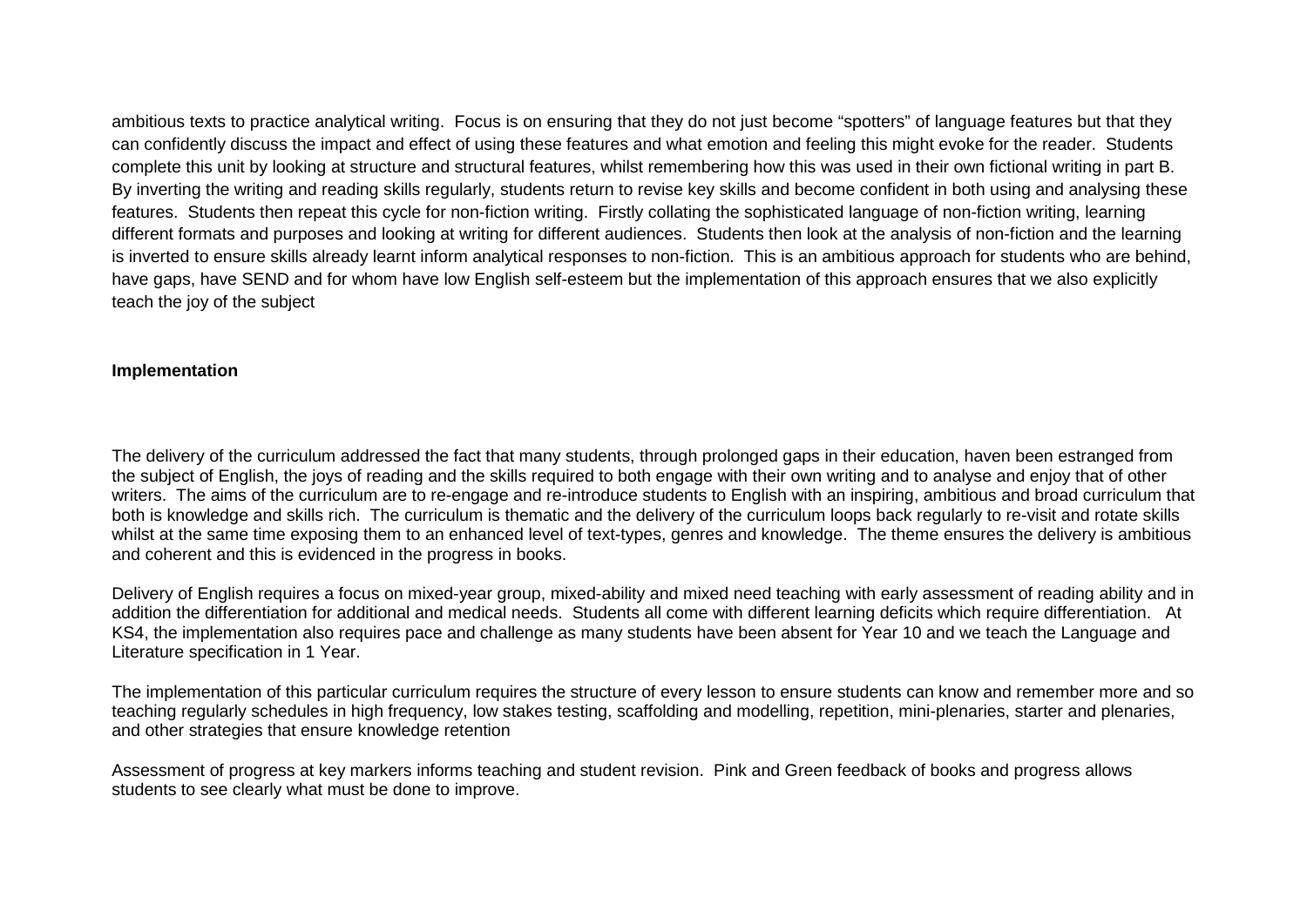The passion for English and the joy for reading is an essential aspect to the implementation of our curriculum. As many students have not been exposed to this for long periods of time, we see our role as re-establishing a joyous relationship with English and building confidence for the next steps, beyond exams.

Impact

In 2021, all students except 1 made target in English in Year 11

(See below for Curriculum Overview)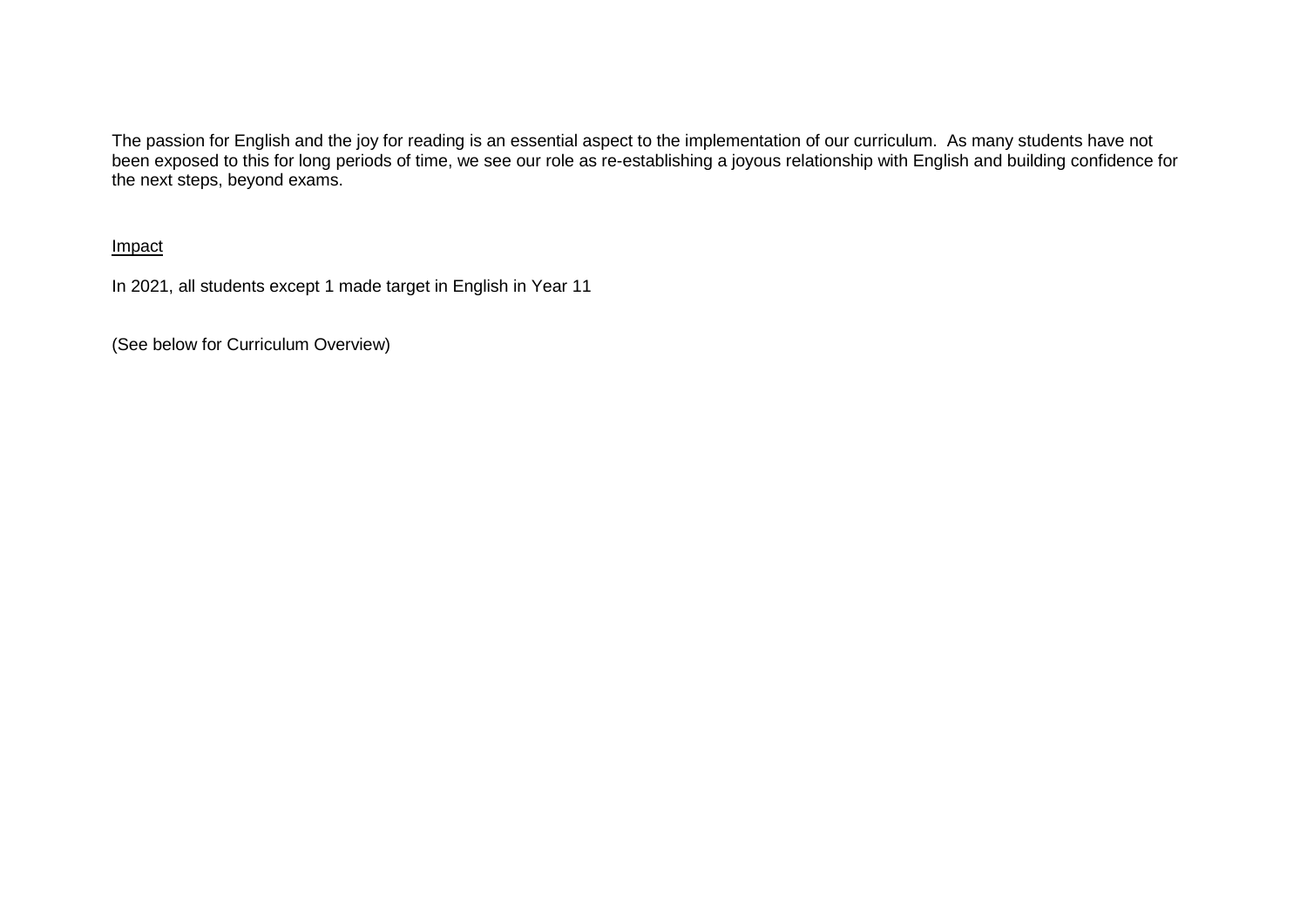# English Curriculum: St Peter's Centre Overview AQA English Language and Literature

| Term 1a                                                                                                                                                                                                      | Term 1b                                                                                                                                         | Term 2a                                                                                 | Term 2b                                                                                           | Term 3a                                                                                                                  | Term 3b                                                    |
|--------------------------------------------------------------------------------------------------------------------------------------------------------------------------------------------------------------|-------------------------------------------------------------------------------------------------------------------------------------------------|-----------------------------------------------------------------------------------------|---------------------------------------------------------------------------------------------------|--------------------------------------------------------------------------------------------------------------------------|------------------------------------------------------------|
| <b>Narrative and</b><br><b>Descriptive</b><br>Writing<br>Writing/Crafting<br>FICTION and<br>Description<br>Preparing for<br>Language Paper 1<br>Q5 (Key features<br>of excellence in<br>non-fiction writing) | <b>Reading and</b><br>Analysing<br><b>Fictional works</b><br>Reading and<br>Analysing fiction<br>Preparing for<br>Language Paper 1<br>Section A | <b>Writing Non-</b><br><b>Fiction</b><br>Preparing for<br>Language Paper 2<br>Section B | <b>Reading and</b><br>analysing non-<br>fiction<br>Preparing for<br>Language Paper 2<br>Section A | <b>Re-visiting</b><br>Writing<br><b>Speaking and</b><br>Listening<br><b>Revision for</b><br>Language Papers<br>1 and $2$ | <b>Revision for</b><br><b>Language Papers</b><br>1 and $2$ |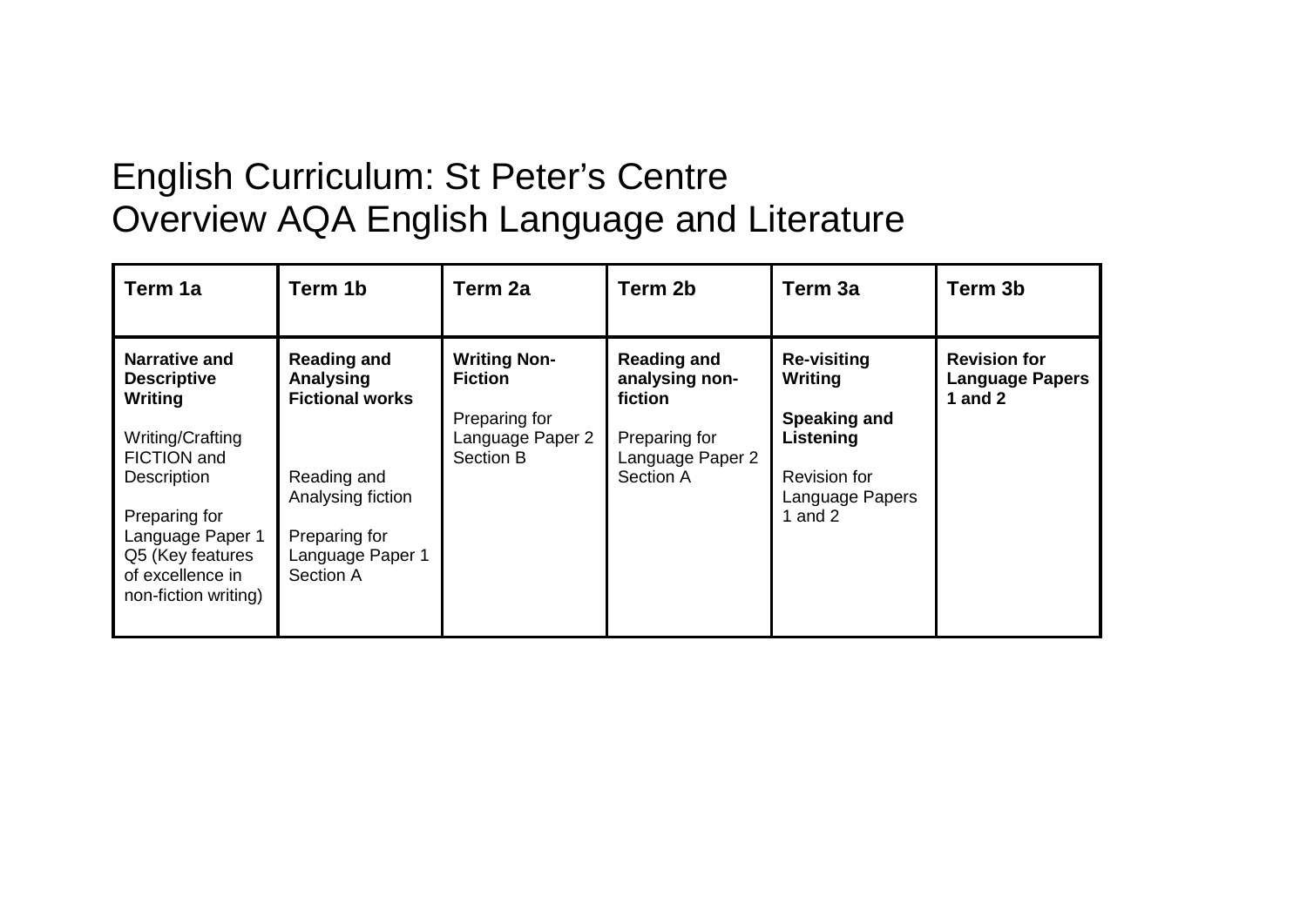| <b>Baseline Writing</b><br>Language Paper 1<br>Q <sub>5</sub> | Language Paper 1<br>Mock Paper | Language Paper 2<br>Q <sub>5</sub> | Language Paper 2<br>Mock Paper | Language Paper 1<br>and Paper 2 | <b>GCSE Language</b> |
|---------------------------------------------------------------|--------------------------------|------------------------------------|--------------------------------|---------------------------------|----------------------|
|                                                               |                                |                                    |                                |                                 |                      |

| l Term 1a                                  | Term 1b                                              | Term 2a                                    | Term 2b                                              | Term 3a                              | Term 3b                             |
|--------------------------------------------|------------------------------------------------------|--------------------------------------------|------------------------------------------------------|--------------------------------------|-------------------------------------|
| <b>A Christmas</b><br>Carol                | <b>Poetry</b><br>(Anthology)<br><b>Unseen Poetry</b> | An Inspector<br><b>Calls</b>               | <b>Macbeth</b><br>Introduction to the<br>language of | <b>ACC/Poetry</b><br><b>Revision</b> | <b>Revision of all</b><br>key texts |
| Introduction to<br>context                 | Learning to<br>analyse poetry<br>using techniques    | Introduction to<br>context                 | Shakespeare<br>Introduction to<br>context            |                                      |                                     |
| A study of<br>character, theme<br>and plot | to focus on<br>structure,<br>language and            | A study of<br>character, theme<br>and plot | A study of<br>character, theme                       |                                      |                                     |